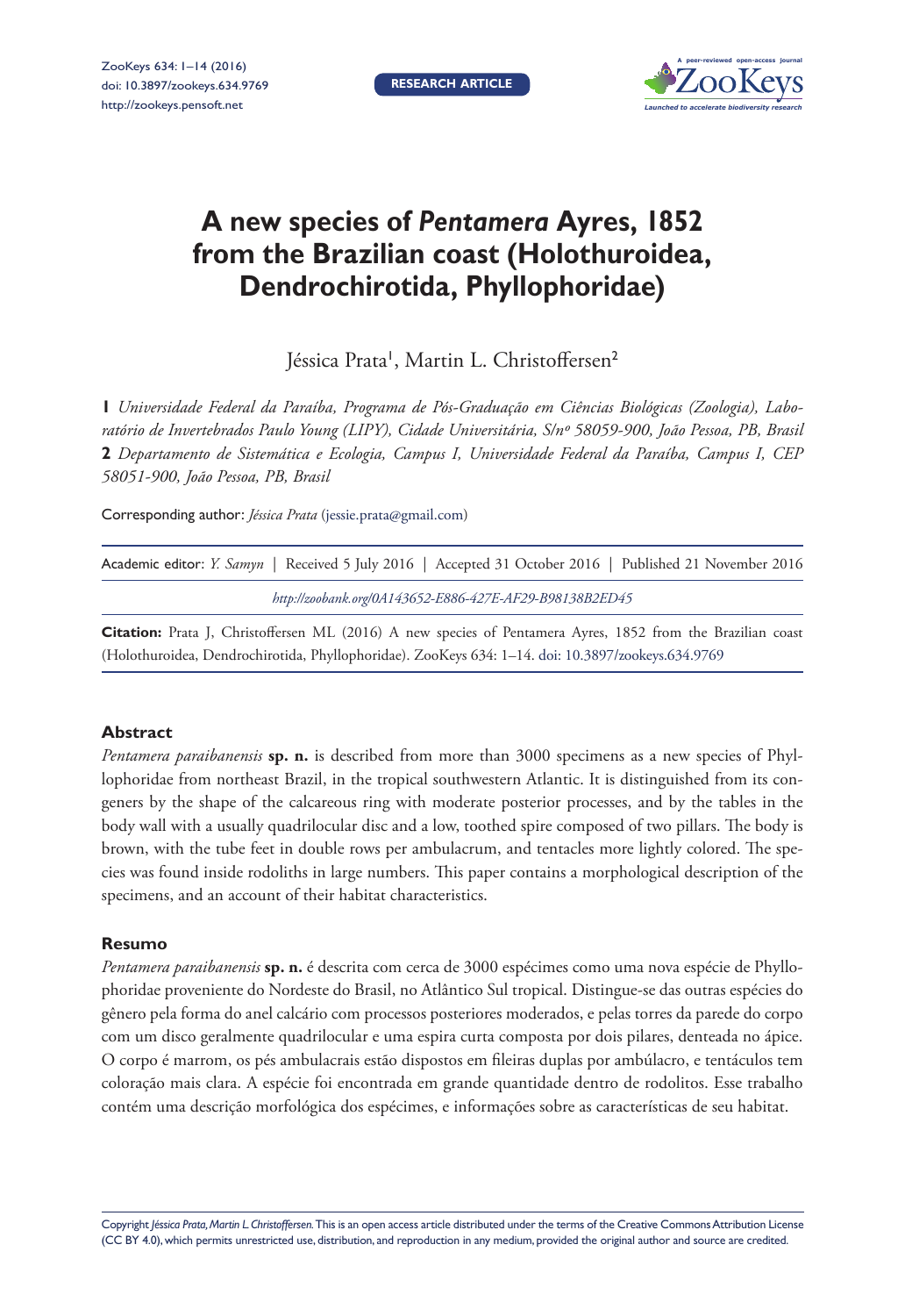#### **Keywords**

Sea cucumber, southwest Atlantic Ocean, taxonomy

#### **Palavras-chave**

Holotúria, Oceano Atlântico Sul, taxonomia

#### **Introduction**

The order Dendrochirotida contains most of the world's described holothuroids. In Brazilian waters, it is represented by the families Psolidae, Cucumariidae, Sclerodactylidae and Phyllophoridae (Tommasi 1974, Tommasi et al. 1988a, b, Martins et al. 2012, Ventura et al. 2012). Phyllophoridae (sensu Pawson and Fell 1965) have 10 to 25 tentacles, with tube feet scattered over the entire body or restricted to the radii and a calcareous ring complex with usually radial plates of medium to large size, subdivided into several pieces (Thandar 1990).

Östergren (1907) considered phyllophorids as a subfamily within the Cucumariidae, based on the arrangement of the tentacles. Later, Heding and Panning (1954) revised the family Phyllophoridae, which they subdivided into several subfamilies. Pawson and Fell (1965) regrouped the families of Dendrochirotida based on the shape of calcareous ring (simple or complex) and tentacle number. That review included within the Phyllophoridae the subfamilies Phyllophorinae, Semperiellinae and Thyoninae. Recently Smirnov (2012) considered Thyoninae as differing from other Phyllophoridae on the basis of the number of tentacles and the morphology of the calcareous ring complex. He raised its rank to family level. Several changes in the taxonomy of the Holothuroidea occurred through time, mainly in Dendrochirotida. However, many questions still remain unresolved until now. As more knowledge is produced, answers to some of these open questions will be provided.

Ayres (1852) erected the genus *Pentamera* to accommodate species with oval body, with tube feet in the radii and ossicles of the body wall that are smaller than those present in *Thyonidium* Düben & Koren, 1846. *Pentamera* includes 19 species, most from the Pacific Ocean. In the Western Atlantic only the type species *Pentamera pulcherrima* Ayres, 1852 was hitherto recorded. Species of *Pentamera* are generally of small size with tube feet restricted to the radii and calcareous ring with moderate to long posterior processes and tables from body wall composed of two pillars (Cherbonnier 1951).

Only seven species of Phyllophoridae were known previously from the Southwestern Atlantic: *Pentamera pulcherrima* Ayres, 1852, *Euthyonidiella occidentalis* (Ludwig, 1875), *Neothyonidium parvum* (Ludwig, 1881), *Stolus cognatus* (Lampert, 1885), *Thyone pawsoni* Tommasi, 1972, *Thyone pseudofusus* Deichmann, 1930 and *Thyone montoucheti* Tommasi, 1971. All these species occur along the Brazilian coast.

Numerous specimens associated with rodholiths from the coast of Paraíba, northeast Brazil, represent a new species.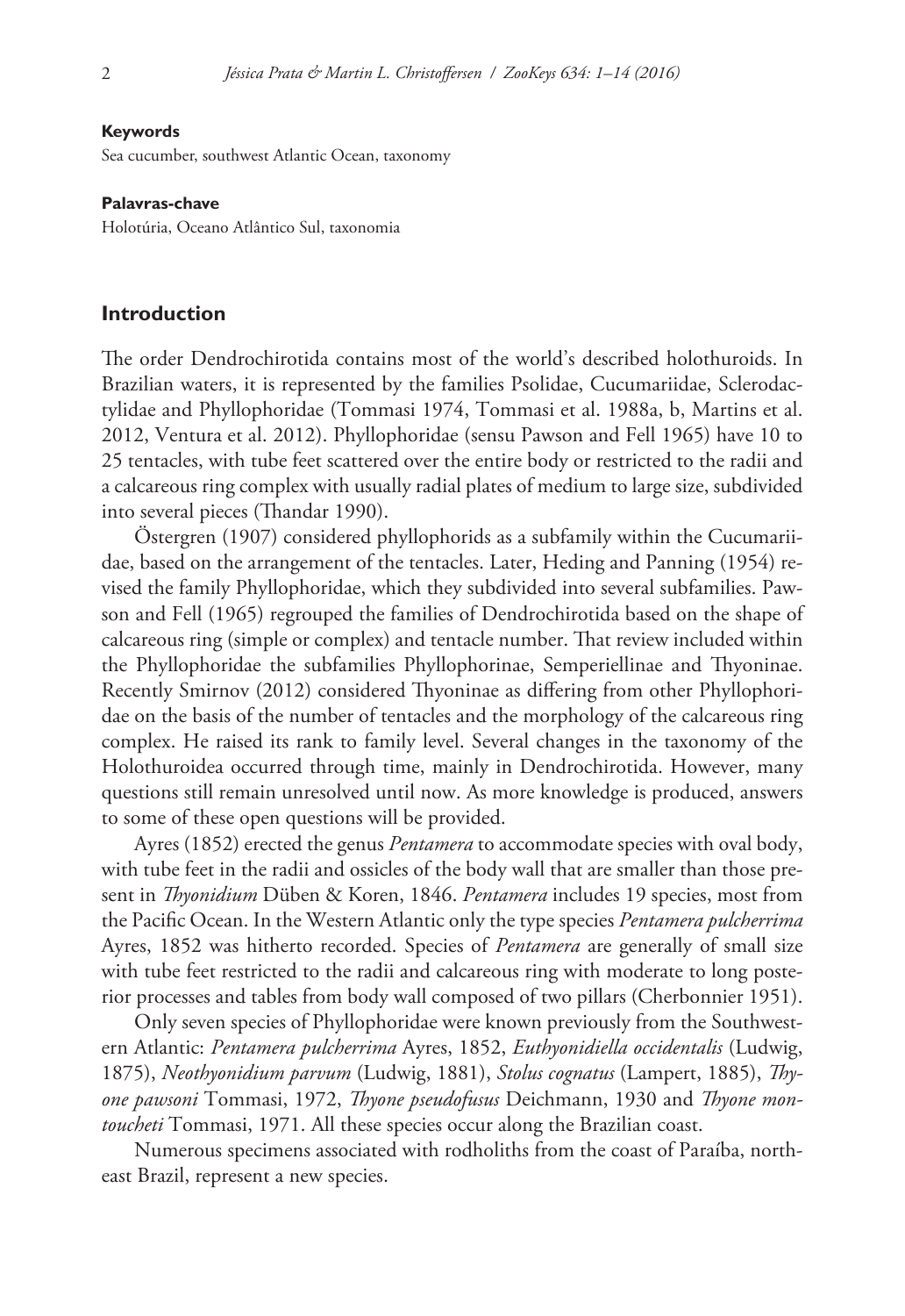#### **Abbreviations**

**UFPB.ECH** Echinodermata Collection of Federal University of Paraiba **UFSITAB** Echinodermata Collection from Federal University of Sergipe

# **Material and methods**

The examined material is deposited in the Collection of Invertebrates Paulo Young, of the Department of Systematics and Ecology, Federal University of Paraíba (CIPY/ DSE–UFPB), and in the Echinodermata Collection, of the Department of Biosciences, Federal University of Sergipe, Brazil. The methods used to study the specimens followed Rowe and Doty (1977), Pawson et al. (2010), and Thandar (1989). Tissue fragments for the extraction of ossicles were immersed in a 3% solution of sodium hypochlorite, washed five times in distilled water, and rinsed with absolute ethanol. Permanent slides were prepared and were studied by light microscope. Other samples were dried and mounted on metal stubs, coated with gold and observed with FEI Quanta 200F scanning electron microscope. Photographs of specimens were taken using a Canon Powershot A2000IS digital camera, and a Leica MZ12.5 stereomicroscope. Measurements were obtained from fixed specimens.

# **Systematics**

**Order Dendrochirotida Grube, 1840 Family Phyllophoridae Östergren, 1907 Subfamily Thyoninae Panning, 1949**

#### **Genus** *Pentamera* **Ayres, 1852**

**Diagnosis.** Small to medium sized. Ten tentacles, with two ventral ones smaller. Tube feet only in the radii, elongated, slightly retractile. Calcareous ring with moderate to long posterior processes. Body wall with tables of two pillars or derivatives of these, sometimes accompanied by plates. Tube feet with large endplates and curved supporting tables varying from low to high spire. Tentacles with rods, plates or rosettes (modified after Deichmann 1941, Lambert 1998).

**Remarks.** The diagnosis has been modified to include the new species and the fact that the type and some other species have plates in the body wall in addition to tables. *Pentamera paraibanensis* sp. n. has posterior processes of medium size and rosettes in the tentacles.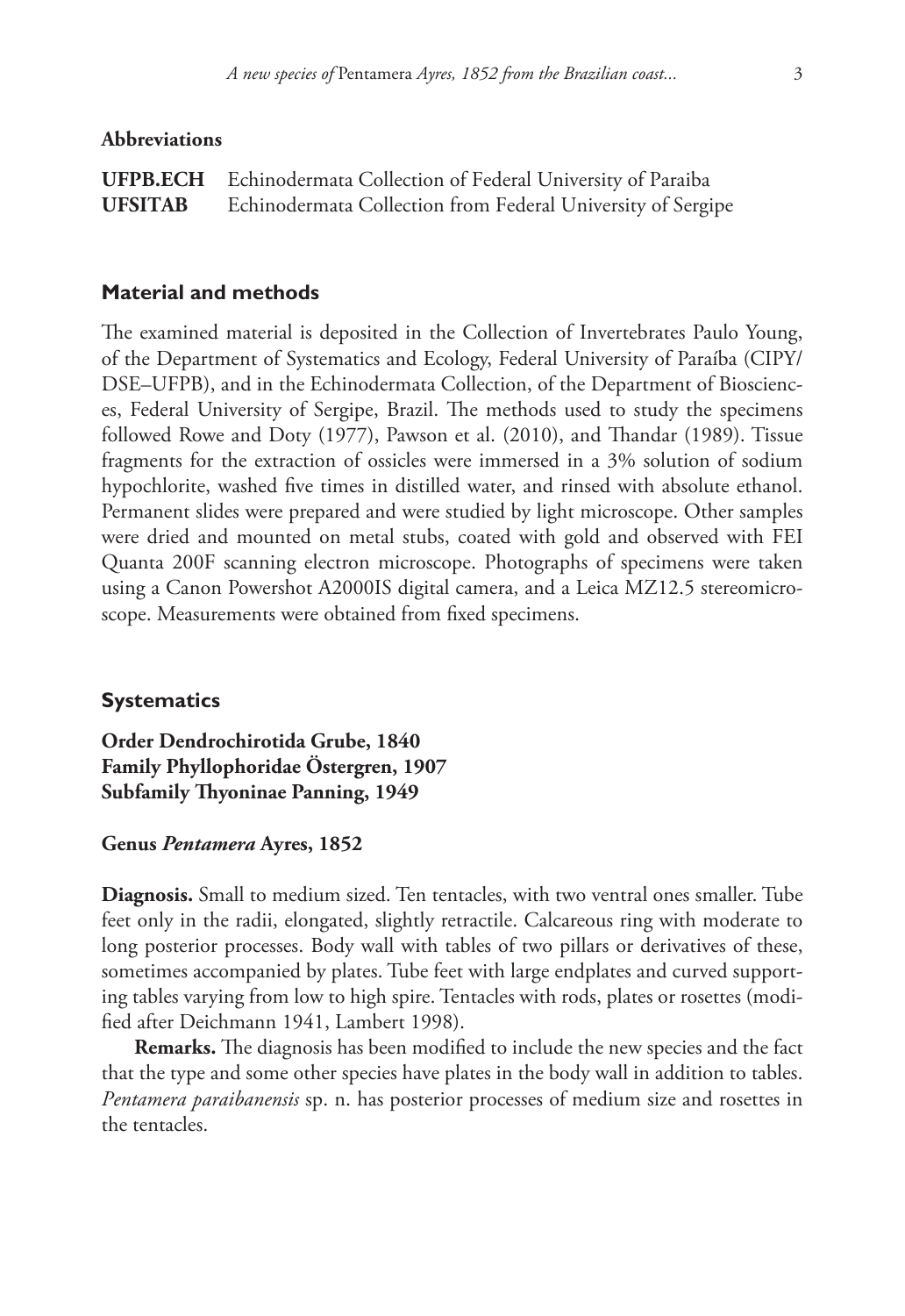#### *Pentamera paraibanensis* **sp. n.**

<http://zoobank.org/B14236B1-3248-4A7A-B113-E0CE8EB0B6EF> Figs 1, 2, 3

**Type specimen.** Holotype, UFPB.ECH-2229, João Pessoa, Paraiba State, Brazil, 7°05'01"S; 34°47'56"W, 10 m, associated to rhodoliths, 9 March 2006.

**Type locality.** João Pessoa, Paraiba State, Brazil, 7°05'01"S; 34°47'56"W, 10 m, associated with rhodoliths, 9 March 2006.

**Other type material.** Paratype, UFPB.ECH-2230, João Pessoa, Paraiba State, Brazil, 7°05'01"S; 34°47'56"W, 6 March 2006; Paratype, UFPB.ECH-2061, João Pessoa, Paraiba State, Brazil, 7°03'48"S; 34°45'10"W, 15 m, 21 March 2006; Paratype, UFPB.ECH-2048, João Pessoa, Paraiba State, Brazil, 07°05'05"S; 34°44'21"W, 12 m, 24 June 2005; Paratype, UFPB.ECH-2058, João Pessoa, Paraiba State, Brazil, 7°07'00"S; 34°43'54"W, 14 March 2006; Paratype, UFPB.ECH-2089, João Pessoa, Paraiba State, Brazil, 7°03'50"S; 34°47'19"W, 10 m, 21 March 2006.

**Additional material.** UFPB.ECH-2088, João Pessoa, Paraiba State, Brazil, 6°59'01"S; 34°47'23"W, 10 m, 6 spec., 7 March, 2006; UFPB.ECH-141, João Pessoa, Paraiba State, Brazil, 6°59'01"S; 34°47'23"W, 100 spec, 7 March 2006; UFPB.ECH-148, João Pessoa, Paraiba State, Brazil, 6°59'00"S; 34°46'41"W, 4 spec, 7 March 2006; UFPB.ECH-1684, João Pessoa, Paraiba State, Brazil, 6°59'01"S; 34°45'12"W, 20m, 1 spec., 7 March 2006; UFPB.ECH-145, João Pessoa, Paraiba State, Brazil, 7°01'02"S; 34°47'55"W, 86 spec, 6 March 2006; UFPB.ECH-149, João Pessoa, Paraiba State, Brazil, 7°01'00"S; 34°46'02"W, 2 spec., 6 March 2006; UFPB.ECH-140, João Pessoa, Paraiba State, Brazil, 7°03'50"S; 34°47'19"W, 165 spec., 21 March 2006; UFPB.ECH-143, João Pessoa, Paraiba State, Brazil, 7°03'50"S; 34°47'19"W, 400 spec., 7 March 2006; UFPB.ECH-150, João Pessoa, Paraiba State, Brazil, 7°03'48"S; 34°45'10"W, 31 spec., 21 March 2006; UFPB.ECH-153, João Pessoa, Paraiba State, Brazil, 7°03'49"S; 34°43'12"W, 31 spec., 21 March 2006; UFPB.ECH-204, João Pessoa, Paraiba State, Brazil, 7°04'24,4"S; 34°47'49"W, 6 m, 42 spec., June 2005; UFPB.ECH-858, João Pessoa, Paraiba State, Brazil, 7°7'25,2"S; 34°6'35,0"W, 23 spec.; UFPB.ECH-857, João Pessoa, Paraiba State, Brazil, 7°8'28,836"S; 34°46'34,118"W, João Pessoa, PB, Brazil, 1 spec., 4 October 2007; UFPB.ECH-2087, João Pessoa, Paraiba State, Brazil, 7°03'49"S; 34°47'19"W, 1 spec., 21 March 2006; UFPB.ECH-205, Picãozinho, North Point, João Pessoa, Paraiba State, Brazil, 1 spec., 12 June 2003; UFPB.ECH-2072, João Pessoa, Paraiba State, Brazil, 7°43'09"S; 34°45'00"W, 1 spec.; UFPB.ECH-2068, Coqueirinho Beach, Conde, Paraiba State, Brazil, 1 spec., 3 June 2008; UFPB.ECH-2059, João Pessoa, Paraiba State, Brazil, 07°07'00"S; 34°43'54"W, 1 spec., 11 March 2006; UFPB.ECH-2053, João Pessoa, Paraiba State, Brazil, 07°05'05"S; 34°44'21"W, 12m, 5 spec., 24 June 2005; UFPB.ECH-2057, Reefs in front of the yacht club, Bessa Beach, João Pessoa, Paraiba State, Brazil, 1 spec., 26 February 2006; UFPB.ECH-2049, João Pessoa, Paraiba State, Brazil, 7°05'01"S; 34°47'56"W, 50 spec., 9 March 2006; UFPB.ECH-2052, João Pessoa, Paraiba State, Brazil, 7°05'S, 10 m, 15 spec., 22 February 2006; UFPB.ECH-2037, Cabo Branco Beach, João Pessoa, Paraiba State,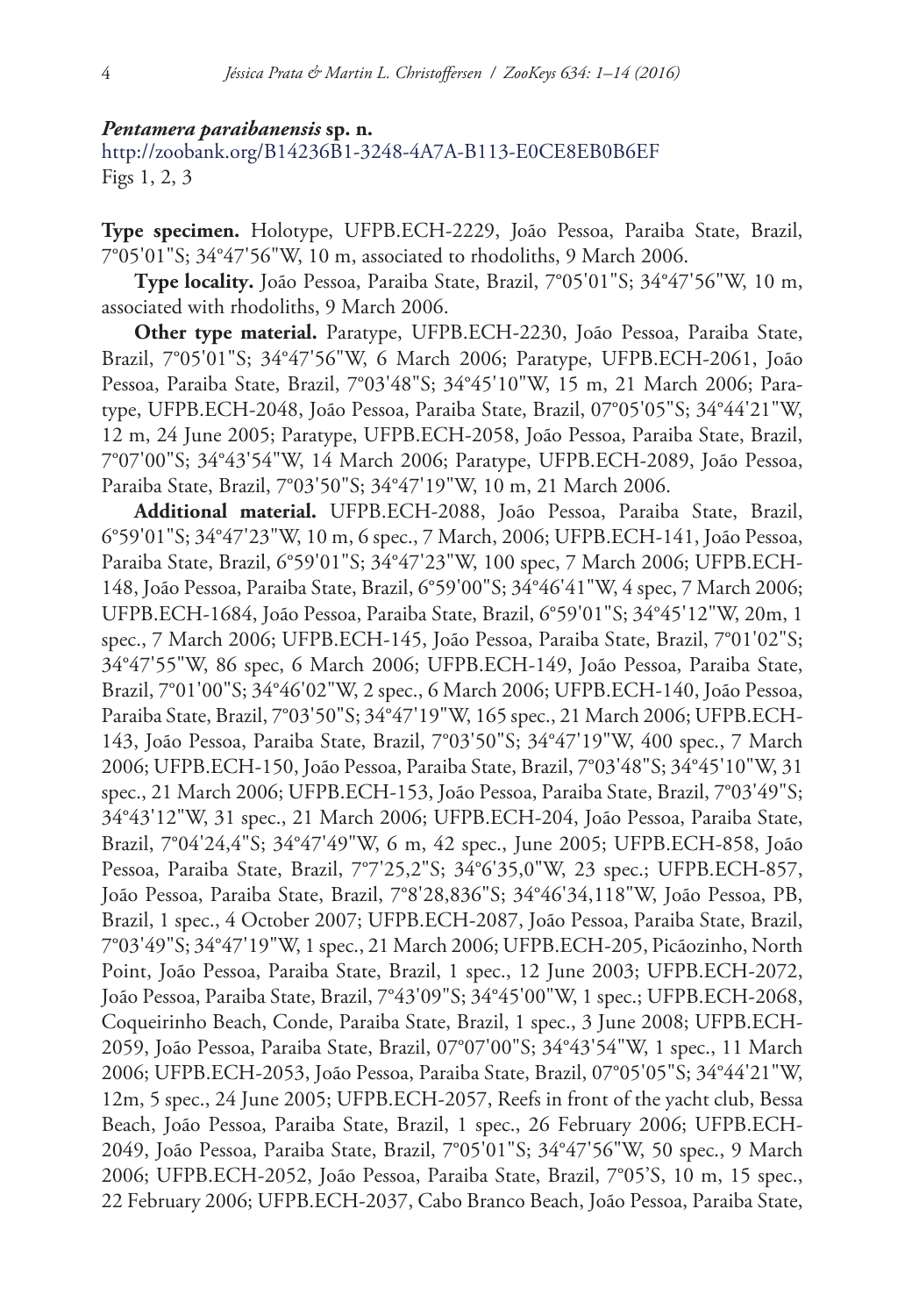

**Figure 1.** *Pentamera paraibanensis* sp. n. External view of holotype, **A** Dorsal **B** Ventral **C** Lateral **D** External view of specimen UFPB.ECH-2048, **E** External view of specimen UFPB.ECH-2058 **F** External view of specimen UFPB.ECH-2089. **G** Calcareous ring **H** Rosette of tentacles **I** Table from body wall **J** Support tables from tube feet.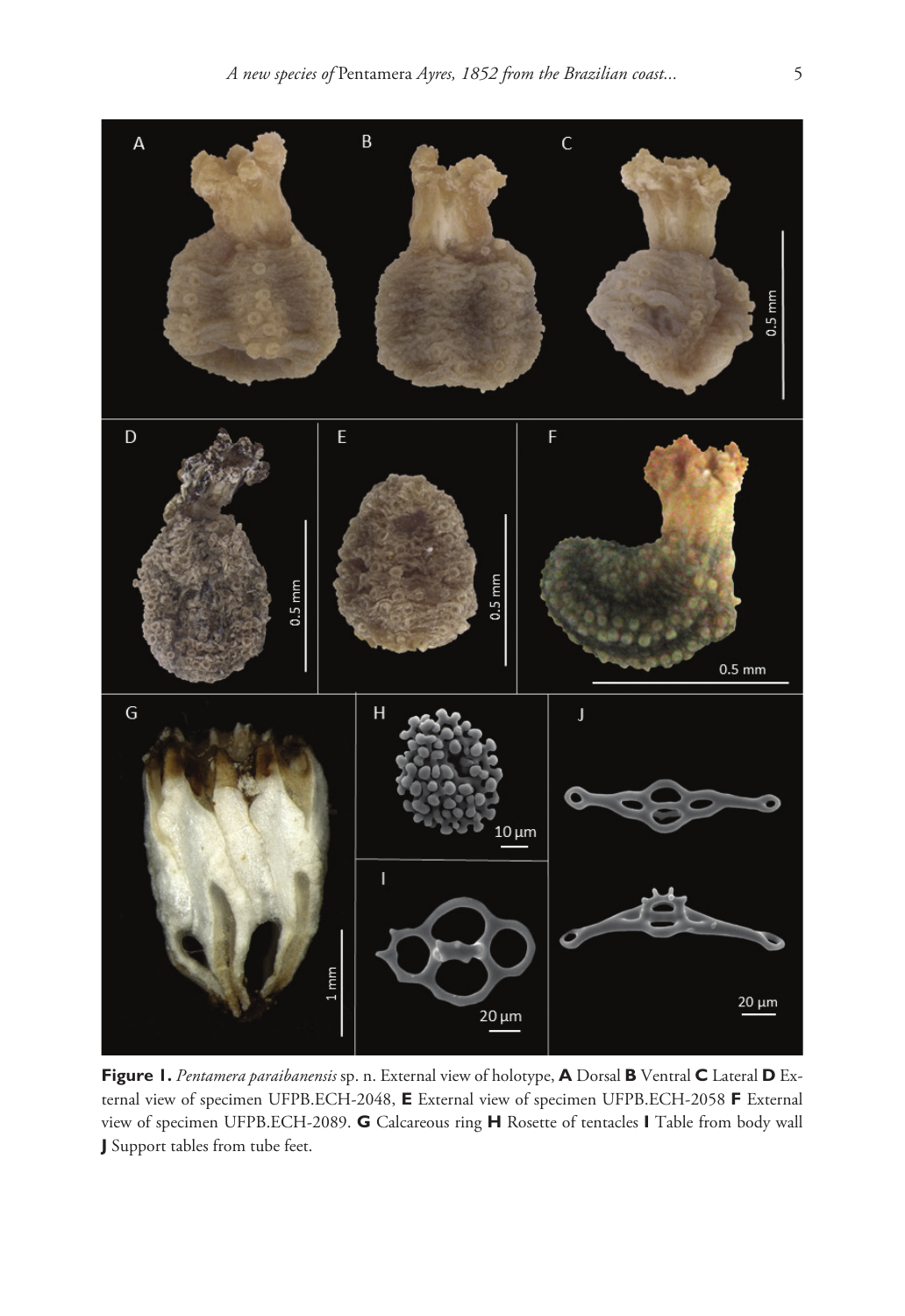Brazil, 1 spec., 17 September 2001; UFPB.ECH-2038, João Pessoa, Paraiba State, Brazil, 7°03'48"S; 34°45'W, 15m, 5 spec., 21 March 2006; UFPB.ECH-2033, João Pessoa, Paraiba State, Brazil, 7°01'02"S; 34°47'55"W, 10m, 13 spec., 6 March 2006; UFPB.ECH-2030, João Pessoa, Paraiba State, Brazil, 7°05'01"S; 34°47'56" W, 93 spec., 9 March 2006; UFPB.ECH-2031, João Pessoa, Paraiba State, Brazil, 7°05'59"S; 34°46'04"W, 10 m, 226 spec., 14 March 2006; UFPB.ECH-1683, João Pessoa, Paraiba State, Brazil, 7°05'05.1"S; 34°44'21"W, 12 m, 14 spec., 24 June 2005.

**Diagnosis.** Small body, reaching 7 mm, anterior and posterior ends slightly upturned. Color brown in life and in alcohol, tube feet light brown to white. Tube feet only in the radii. Tentacles ten, branched, two ventral ones smaller. Skin thin, smooth. Body wall ossicles comprise oval tables (with disc up to  $64 \mu m$  long) with four central holes, sometimes more elongated and also with smaller holes marginally and smooth multilocular plates; spire low, with two short pillars ending in 2–3 blunt teeth. Tube feet with supporting plates, curved support tables of variable height, and endplates. Tentacles with rosettes and rods. Introvert with rosettes.

**Etymology.** The species epithet is derived from the name of the State where it was collected (Paraíba State, Brazil).

**Description of holotype.** Specimen (female) small, globiform, slightly curved, length along the body 7 mm and breadth in mid-body 3 mm (Figure 1A, B, C). Preserved coloration brown, podia and tentacles light brown to white. Mouth upturned; anus terminal with five small papillae and five delicate anal teeth (Figure 3J). Tentacles extended, ten, well-branched, largest about 1.5–2 mm long, two ventral ones smaller. Tube feet restricted to radii, in double rows, longer in the ventral radii, shorter dorsally. Interambulacra usually naked, without papillae, warts or tubercles. Skin smooth, slightly translucid, with numerous small ossicles. Introvert thin, short, without tube feet.

Calcareous ring complex, not fragmented, with posterior processes elongated (Figure 1G). Radial plates longer than interradial, approximately 2 mm high and 0.5 mm wide, anterior part bifid, posterior processes with small pieces; interradial plates triangular anteriorly, with posterior margin convex, 1.3 mm high and 0.3 mm wide. Polian vesicle single, short, saccular, located slightly to left of ventral mesentery; stone canal thin, straight, elongated; madreporite well calcified, bean-shaped. Gonads in one tuft of several tubules attached anteriorly, unbranched but forming several saccules along the tubule, filling the entire body cavity, full of eggs in various stages of development. Longitudinal muscles thin; retractors also thin, more delicate. Respiratory trees confined to posterior quarter of body, with short branches.

Characteristic ossicles of body wall as oval tables with disc of usually four perforations and a low spire of two pillars (Figures 1I and 2D and H), 50–70 µm long and 20–30 µm high, ending in 2–3 teeth. Other body wall ossicles include some irregular smooth plates (Figure 3G). Tube feet ossicles of three types, supporting tables with curved disc with four central holes and 1–3 holes at ends, disc 128 µm long and spire 30 µm high (Figures 1J; 2F–G, and 3B–F). Elongate perforated plates, 99 µm long and 40 µm wide (Figure 2E and 3A), and rounded endplates with central perforations smaller than others, about 170 µm in diameter (Figure 3H–I). Some large plates also occur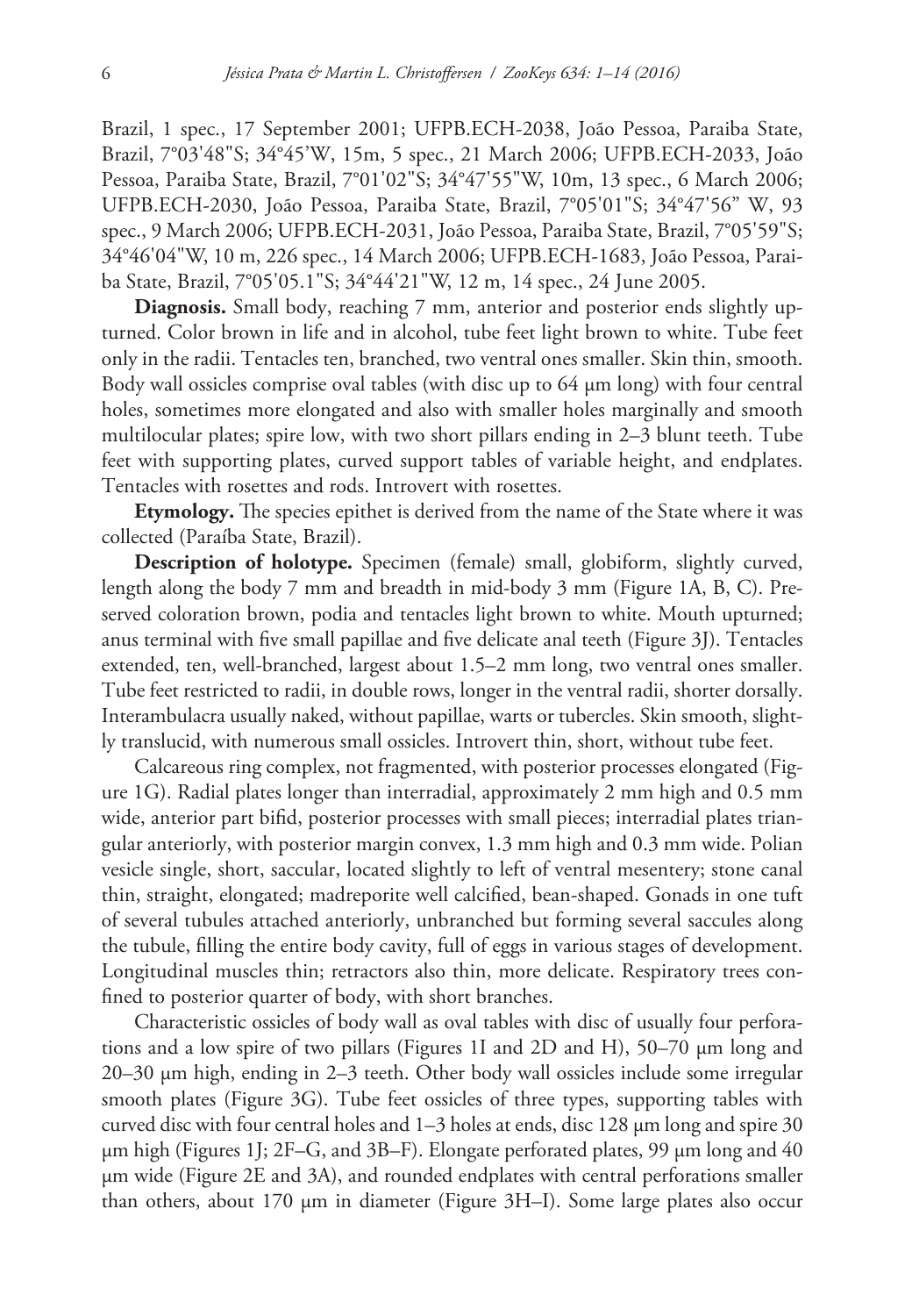

**Figure 2.** *Pentamera paraibanensis* sp. n. **A** Rosettes from tentacles **B** Rods from tentacles **C** Rosettes from introvert **D** Tables from dorsal body wall **E** Support plates from dorsal tube feet **F** Base of support tables from dorsal tube feet **G** Support tables from dorsal tube feet **H** Tables from ventral body wall, the more elongated table was found near the anus **I** Large plate of tube feet.

near the podia (Figure 2I). Introvert with rosettes only (Figure 2C). Tentacles with rods of various sizes, some delicate, with perforations at each end, some curved, others with four arms; irregular perforated plates, oblong, straight to slightly curved, medial perforations larger (Figure 2B) and rosettes similar to those of introvert (Figure 1H, 2A).

**Morphometry.** (See Table 1 below). Rosettes of tentacles are larger than those of introvert. In general, ossicles from dorsal surface larger than those from ventral surface.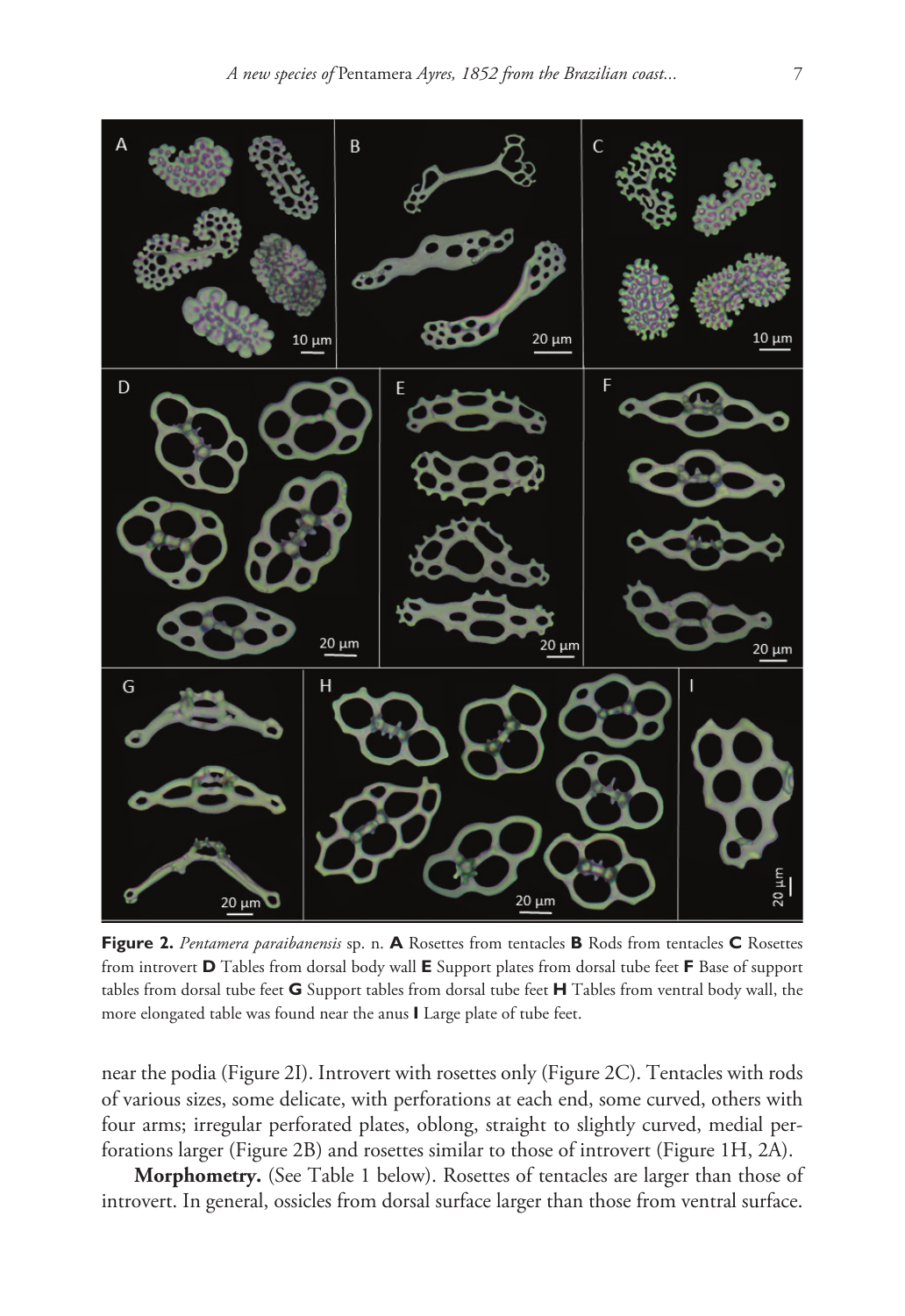|                           |                     |                             | Tentacle         |                 |                          | Introvert           |                 |                   |                 |
|---------------------------|---------------------|-----------------------------|------------------|-----------------|--------------------------|---------------------|-----------------|-------------------|-----------------|
|                           | Rosette Length (µm) | $\frac{d\text{th}}{m}$<br>≅ | Rods Length (µm) | Width (µm)      |                          | Rosette Length (µm) | Width (um)      |                   |                 |
| $Mean$                    | 44.1                | 25.84                       |                  | 8.36            |                          | 34.18               | 20.88           |                   |                 |
| $\frac{1}{2}$             | 11.2                | 6.17                        | 38.48            | 3.83            |                          | 8.41                | 4.05            |                   |                 |
| $\overline{z}$            | 40                  | $40$                        | $\sqrt{40}$      | 40              |                          | 40                  | $\overline{40}$ |                   |                 |
|                           |                     |                             |                  |                 | Anterior region dorsal   |                     |                 |                   |                 |
|                           |                     | ${\rm Table}$               |                  | Endplate        |                          | Supporting tables   |                 | Supporting plates |                 |
|                           | Length (µm)         | Width (µm)                  | Height (µm)      | Diameter (µm)   | Length (µm)              | Width (µm)          | Height (µm)     | Length (µm)       | Width (µm)      |
| Mean                      | 64.05               | 43.98                       | 15.76            | 136.58          | 108.59                   | 25.92               | 19.76           | 109.6             | 34.3            |
| $\frac{1}{2}$             | 6.38                | 4.11                        | 3.28             | 18.14           | 9.64                     | 3.39                | 3.58            | 14.8              | 5.65            |
| $\mathsf{z}$              | $\overline{6}$      | $40$                        | 40               | $20\,$          | 30                       | $30\,$              | $\approx$       | 20                | $20\,$          |
|                           |                     |                             |                  |                 | Posterior region dorsal  |                     |                 |                   |                 |
|                           |                     | ${\rm Table}$               |                  | Endplate        |                          | Supporting tables   |                 |                   | Concave plates  |
|                           | Length (µm)         | Width (µm)                  | Height (µm)      | Diameter (µm)   | Length (µm)              | Width (µm)          | Height (µm)     | Length (µm)       | Width (µm)      |
| Mean                      | 60.43               | $42\,$                      | 16.84            | 120.86          | 99.58                    | 30.5                | 20.09           | 72.45             | 55.65           |
| $ \mathbb{S} $            | 5.58                | 4.34                        | 2.51             | 54              | 8.52                     | 6.41                | 2.97            | 9.45              | 10.45           |
| $\mathsf{z}$              | 40                  | $40$                        | 40               | $\overline{10}$ | $\approx$                | $\delta$ 0          | $\delta$        | 15                | 15              |
|                           | Supporting plate    |                             |                  |                 |                          |                     |                 |                   |                 |
|                           | Length (µm)         | Width (µm)                  |                  |                 |                          |                     |                 |                   |                 |
| Mean                      | 83.3                | 29.4                        |                  |                 |                          |                     |                 |                   |                 |
|                           | 11.59               | 4                           |                  |                 |                          |                     |                 |                   |                 |
| $ \mathbb{S} \mathbb{Z} $ | $\overline{10}$     | 10                          |                  |                 |                          |                     |                 |                   |                 |
|                           |                     |                             |                  |                 | Anterior region ventral  |                     |                 |                   |                 |
|                           |                     | <b>Table</b>                |                  | Endplate        |                          | Supporting tables   |                 | Supporting plates |                 |
|                           | $L$ ength $(\mu m)$ | Width (µm)                  | Height (µm)      | Diameter (µm)   | Length (µm)              | Width (µm)          | Height (µm)     | Length (µm)       | Width (µm)      |
| Mean                      | 60.78               | 42.21                       | 15.85            | 114.33          | 109.17                   | 25.28               | 19,88           | 101,26            | 26,95           |
| $\frac{a}{s}$             | 5.73                | 4.71                        | 2.75             | 14.96           | 8,37                     | 3,65                | 3,13            | 22,91             | 4,09            |
|                           | 40                  | $40$                        | 40               | $\overline{10}$ | $\delta$                 | $\overline{30}$     | $\delta$        | $\overline{10}$   | $\overline{10}$ |
|                           |                     |                             |                  |                 | Posterior region ventral |                     |                 |                   |                 |
|                           |                     | <b>Table</b>                |                  | Endplate        |                          | Supporting tables   |                 | Supporting plates |                 |
|                           | Length (µm)         | Width (µm)                  | Height (µm)      | Diameter (µm)   | Length (µm)              | Width (µm)          | Height (µm)     | Length (µm)       | Width (µm)      |
| Mean                      | 58.14               | 40.57                       | 18.37            | 140.46          | 108.08                   | 26.51               | 17.47           | 103.34            | 28.06           |
| $S_{\rm z}$               | 5.26                | 4.17                        | 3.69             | 16.3            | 11.81                    | 4.69                | 2.46            | 10.13             | 6.95            |
|                           | 40                  | $40\,$                      | $40$             | $10$            | 35                       | 35                  | 35              | 25                | 25              |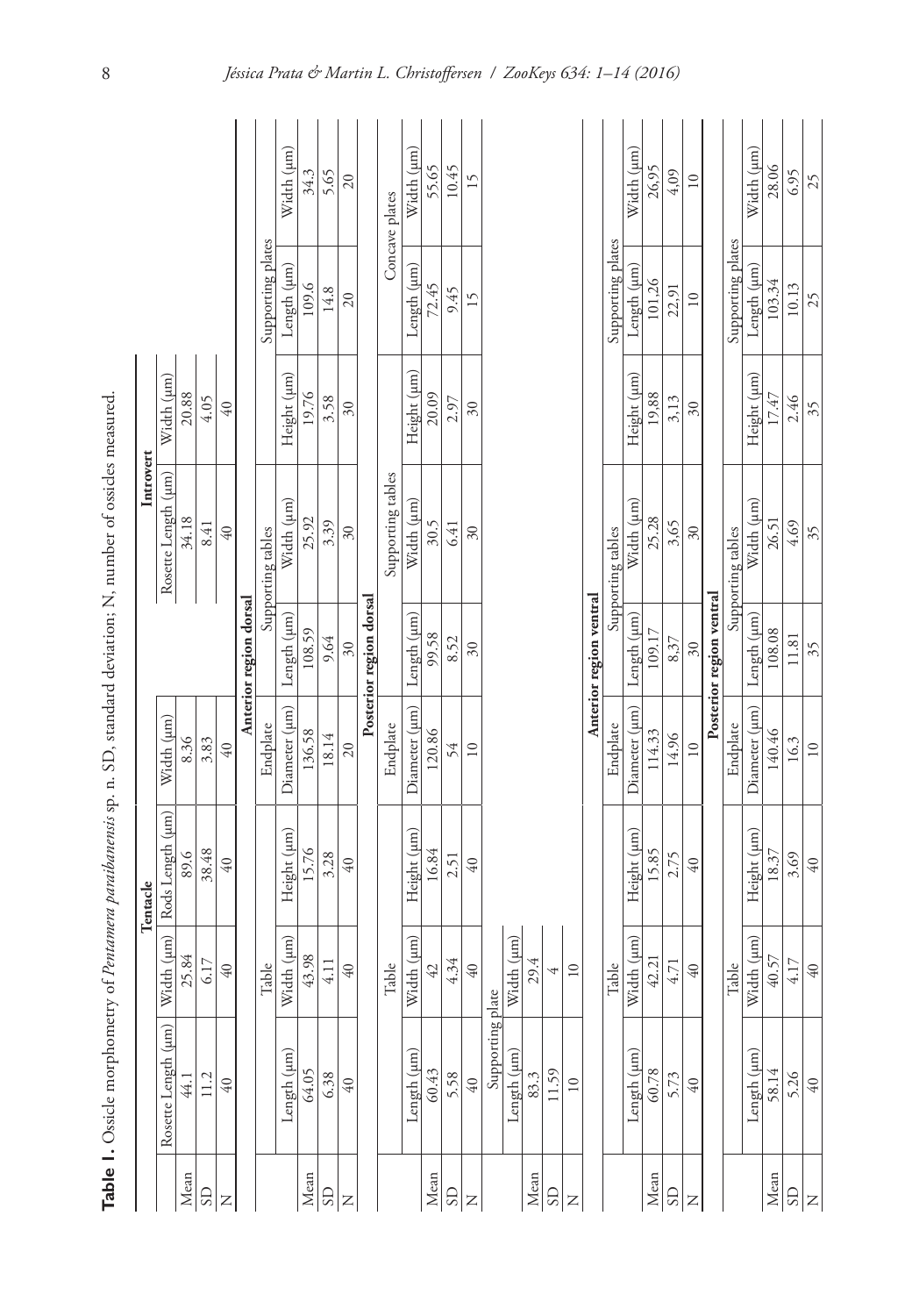

**Figure 3.** *Pentamera paraibanensis* sp. n. **A** Support plates from ventral body wall **B** Base of support tables from ventral tube feet **C** Curved base of support tables from ventral tube feet **D** Support plate of tube feet **E** Support tables from ventral tube feet **F** Curved support tables from ventral tube feet **G** Large plate from body wall near the anus **H** Endplate from dorsal tube feet **I** Endplate from ventral tube feet **J** Anal tooth.

Dorsally, tables of anterior region are larger than of posterior region but their spire is lower. Endplates are also larger anteriorly. Supporting tables of the podia are smaller in posterior region, but are wider and higher anteriorly. On ventral surface, the tables from anterior part are slightly larger than posteriorly. Endplates of the postero-ventral surface are larger than the anterodorsal surface, about 140 µm in diameter. The supporting tables are slightly larger and taller anteriorly, but wider posteriorly (108.08  $\times$  26.51  $\times$  $17.47 \,\mu m$ ). The supporting plates from the posterior region are larger, approx. 103  $\mu$ m.

**Description of paratypes.** The paratypes are from 0.4 to 1 cm long. The ossicles of the body wall and other parts of the body are similar. Some tables are more elongated or have more than four perforations. The color varies from light to dark brown. Some specimens have their body dark brown and their tube feet light brown (Figures 1D–F).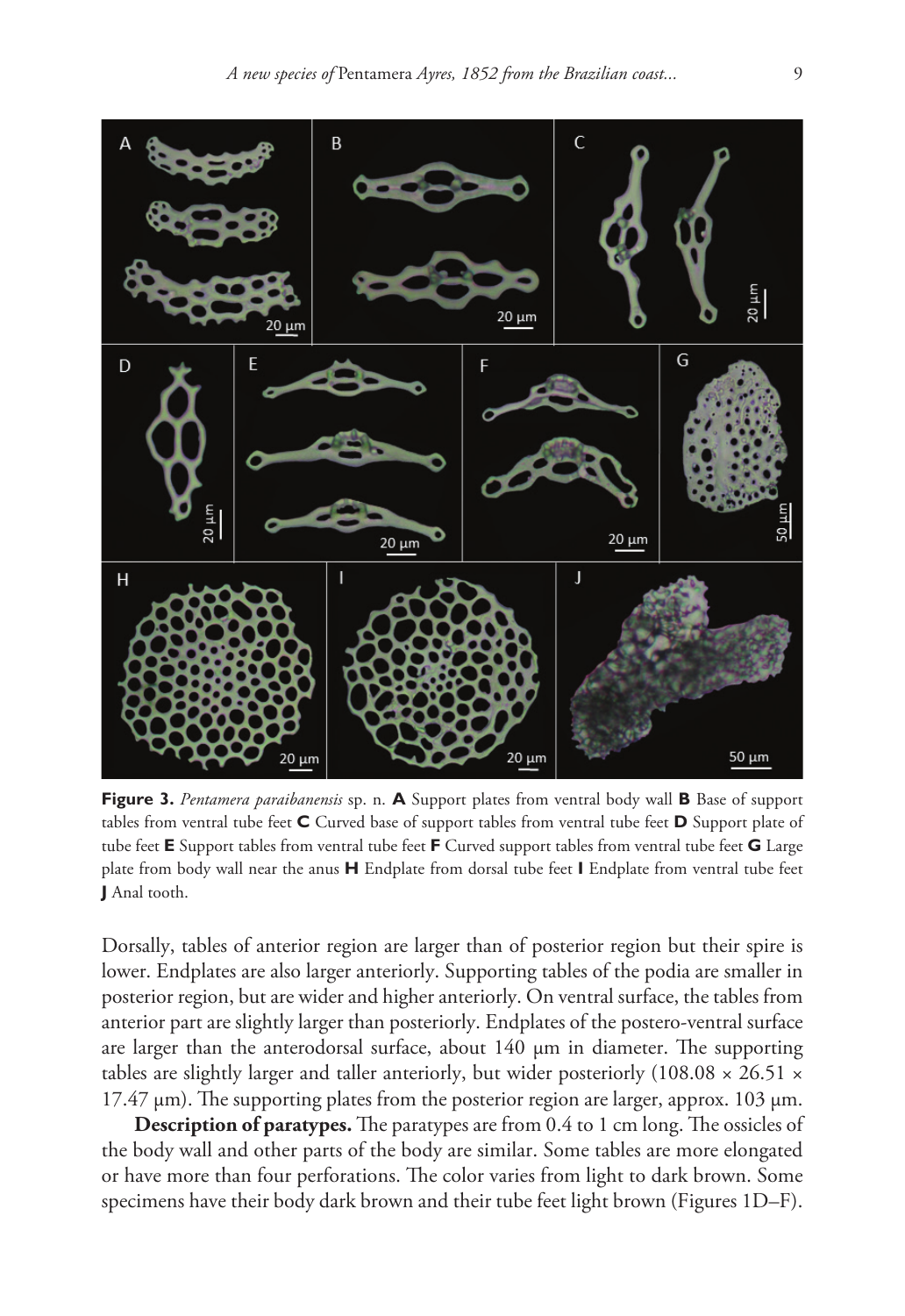**Color variations.** A total of 3225 specimens was examined, measuring 3–13 mm long and 3–3.5 mm wide in the mid part, and 1–2.5 mm at the ends were examined. In general, they all present a curved form, but some specimens are elongated or only slightly curved. The body wall is dark to light brown in color, sometimes with dark spots, the tube feet varying from whitish to yellowish, and the tentacles with translucent peduncles and brown to yellow branches. Most specimens present a brown coloration, with some dark brown spots and whitish tube feet.

**Distribution.** Bessa beach, reefs of Picãozinho, Cabo Branco beach, in Municipality of João Pessoa; Coqueirinho Beach, in municipality of Conde; with coordinates 6°59'01"S; 34°45'12"W and 7°43'09"S; 34°47'56"W, coast of Paraíba State, Brazil. Species found over the continental platform of the State of Paraíba, Brazil, up to 20 m deep.

**Habitat.** Most specimens were inside rhodoliths, but some samples were associated with *Halimeda* sp., were part of the phytal of *Hypneia* sp., or came from a rocky bottom.

**Remarks.** The new species seems to shed the calcareous ring when submitted to stress. Some specimens were without the tentacles and calcareous ring, and most of them presented tentacles and the calcareous ring totally extended outside the body. This seems a defense tactic of this animal. The specimens studied agree with the diagnosis of genus *Pentamera* as amended by Lambert (1998). They share the structure of the calcareous ring and the type of body wall ossicles with other species currently classified in the genus *Pentamera. Pentamera paraibanensis* sp. n. with its double row of tube feet, body wall with tables with two pillars, and with the shape of the supporting tables and endplates, has parallels with other species of the genus. *Pentamera paraibanensis* sp. n. has similar tables as those of *Pentamera pediparva* and *Pentamera constricta*, but differs from both in the moderate calcareous ring, height of spire of supporting tables of tube feet, presence of rods and rosettes in tentacles and only rosettes in the introvert. In addition, these species have stiff and rough skin, while *P. paraibanensis* sp. n. has soft and smooth skin. We also compared the new species with other species of the genus *Pentamera*, as well as with other species of Phyllophoridae reported from the South Atlantic directly or through specialized literature (e.g., Cherbonnier (1951), Deichmann (1930, 1938, 1941), Lambert (1998), and Tommasi (1969).

The new species *P. paraibanensis* sp. n. differs of *Pentamera beebei* Deichmann, 1938 and *Pentamera zacae* Deichmann, 1938 by the absence of high pillars of the body wall tables; from *Pentamera chierchiae* (Ludwig, 1887) by the absence of rods in the introvert and tables with spinous disc; from *Pentamera chiloensis* (Ludwig, 1887) by the absence of quadrangular base of tables from the body wall, with pillars ending in several teeth; from *Pentamera calcigera* Stimpson, 1851 it can be distinguished by the absence of a dense layer of plates and by the form of the tables from the body wall; from *Pentamera charlottae* Deichmann, 1938 by the absence of small tables from the body wall; from *Pentamera lissoplaca* (Clark, 1924) by the absence of diamond-shaped tables and diminutive tables in the body wall. *P. paraibanensis* sp. n. differs from *Pentamera trachyplaca* (Clark, 1924) by the absence of thick oval knobbed plates; from *Pentamera*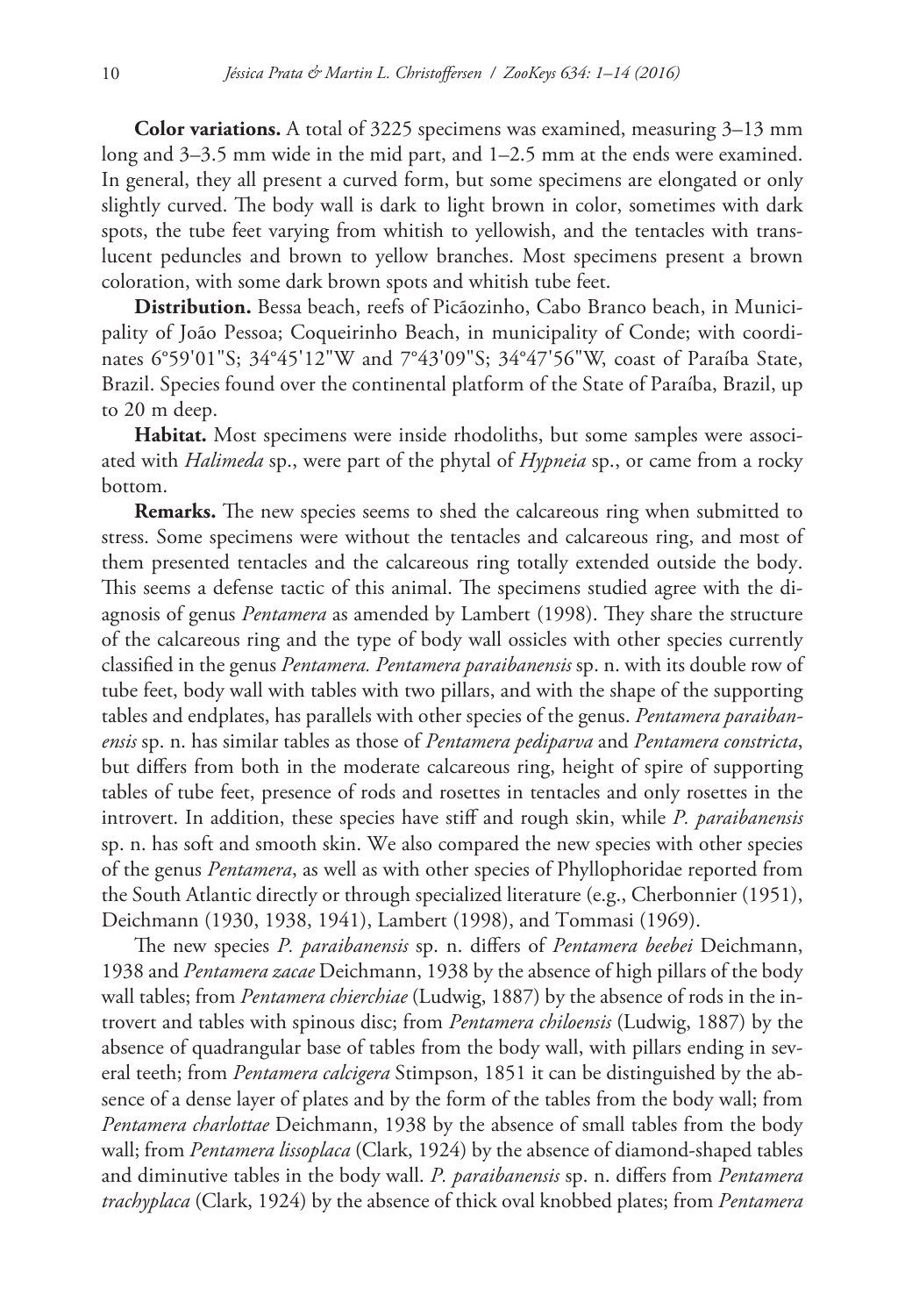*pseudocalcigera* Deichmann, 1938 by the absence of star-shaped plates in the body wall; and from *Pentamera rigida* Lambert, 1998 it may be clearly distinguished by absence of large thick tables, knobbed plates in introvert and the shape of the calcareous ring.

*Pentamera paraibanensis* sp. n. distinguishes of the other Phyllophoridae species recorded to South Atlantic, *Euthyonidiella occidentalis* (Ludwig, 1875), *Neothyonidium parvum* (Ludwig, 1881), *Stolus cognatus* (Lampert, 1885), *Thyone pawsoni* Tommasi, 1972 and *Thyone pseudofusus* Deichmann, 1930 by the form of the calcareous ring, arrangement of the tube feet on the body, and set of ossicles from body wall.

# **Key to the** *Pentamera* **species**

| 1 | Small to moderate form, cylindrical, podia in 5 bands, oval to elongated ta-     |
|---|----------------------------------------------------------------------------------|
|   |                                                                                  |
|   | Small to moderate form, U-shaped to curved body, podia in 5 bands, circular      |
|   | to triangular tables, more of four central holes and short to tall spire 2-pill- |
|   |                                                                                  |
| 2 | Supporting tables of tube feet with a short to medium spire 3                    |
|   |                                                                                  |
|   |                                                                                  |
| 3 | Moderate calcareous ring, supporting tables with medium spire                    |
|   |                                                                                  |
|   |                                                                                  |
| 4 | oval tables with four central holes, smooth margin, without knobs and a short    |
|   |                                                                                  |
|   | Oval tables with four central holes, with knobs and a short spire 2-pillared  5  |
| 5 | Small oval buttons with 2 central and up to 8 marginal knobs in body wall,       |
|   | tentacles with round to oblong plates with perforations and knobs                |
|   |                                                                                  |
|   | Body wall with thick oval, knobbed plates with meshwork of bumps covering        |
|   | one side, without buttons, tentacles with oblong reticulate plates               |
|   |                                                                                  |
| 6 | Small to moderate form, curved, tapering to blunt ends, posterior processes of   |
|   | calcareous ring moderate to long, body wall without triangular ossicles 7        |
|   | Moderate form, tapering in the ends, long posterior processes of calcareous      |
|   |                                                                                  |
| 7 | Crowded layer of acorn-like cups with 2-pillared, tapering spire rising from a   |
|   |                                                                                  |
|   | Without a Crowded layer of acornlike cups with 2-pillared, tapering spire        |
|   |                                                                                  |
| 8 | Large, oval to triangular plates, rarely star-shaped tables, supporting tables   |
|   | with moderate spire, introvert with oval plates with serrate edge and blunt      |
|   | spines on surface  Pentamera pseudocalcigera Deichmann, 1938                     |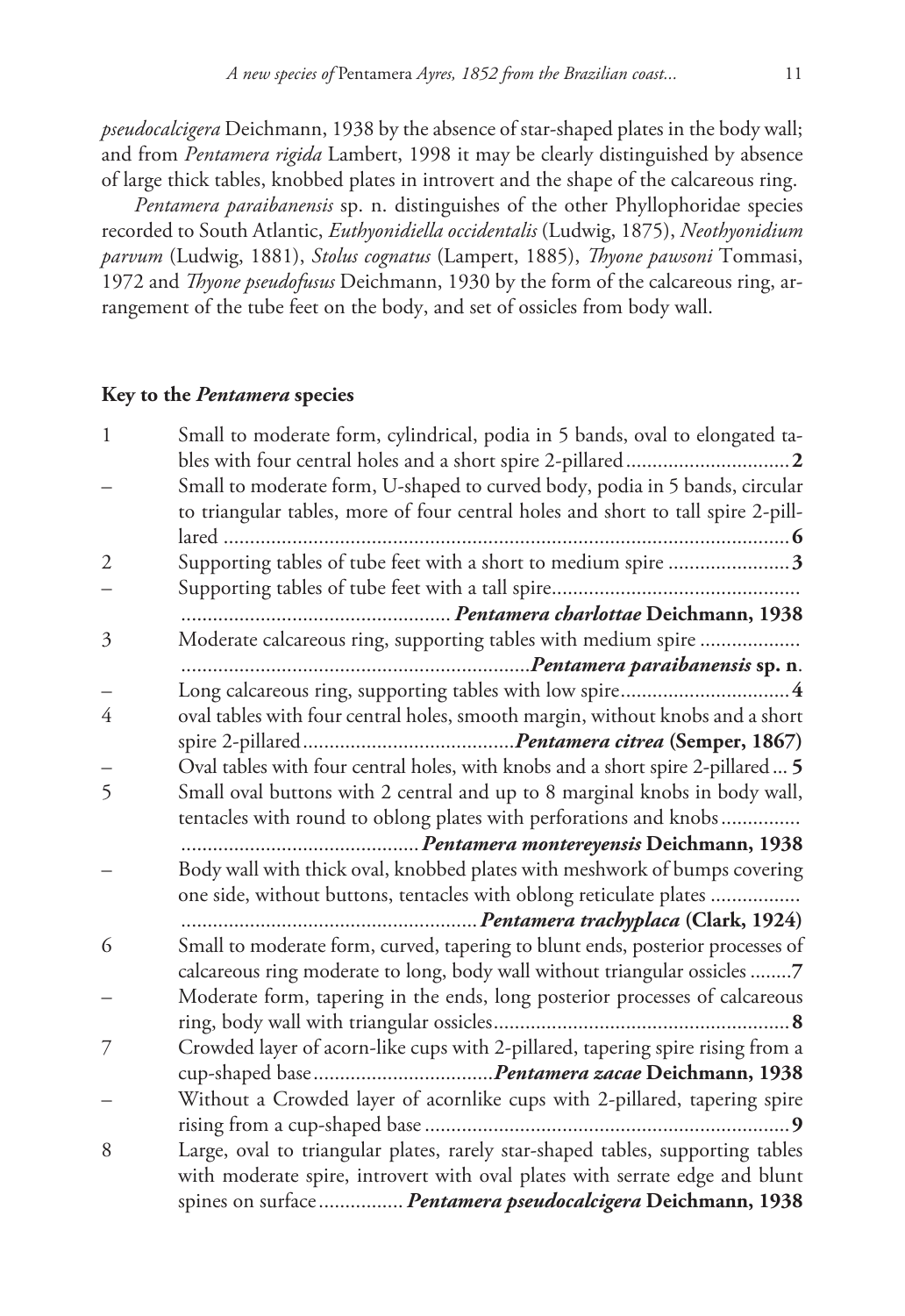|    | Tentacles with oval perforated plates with a meshwork at center                  |
|----|----------------------------------------------------------------------------------|
|    |                                                                                  |
| 15 |                                                                                  |
|    | some with bumps or low pillar arch  Pentamera populifera (Stimpson, 1864)        |
|    | Tentacles with elongated diamond-shaped plates with two large central holes,     |
| 14 |                                                                                  |
|    |                                                                                  |
|    |                                                                                  |
| 13 | Tentacles with rosettes only  Pentamera chiloensis (Ludwig, 1887)                |
|    |                                                                                  |
| 12 |                                                                                  |
|    | Ossicles of body wall in two layers  Pentamera lissoplaca (Clark, 1924)          |
| 11 |                                                                                  |
|    | Introvert with tables Pentamera pediparva Lambert, 1998                          |
| 10 |                                                                                  |
|    | short to tall spire 2-pilllared  Pentamera constricta (Ohshima, 1915)            |
|    | Elongated tables, with wavy margin, with four or more central holes and          |
|    |                                                                                  |
| 9  | circular to oval tables, with smooth margin, with four or more central holes     |
|    | numerous bumps and raised central holesPentamera rigida Lambert, 1998            |
|    | ing tables with low bumpy spire, introvert with elongated to oval plates with    |
|    | Circular to triangular or star-shaped tables with a wide central spire, support- |

# **Acknowledgements**

We would like to thank the reviewers Dr. Francisco Solís-Marín, Dr. Ahmed Thandar, and Dr. Yves Samyn for important contributions and constructive criticism which improved this paper. Thanks are due to Dr. Cynthia L. C. Manso for helpful comments. Thanks to Catherine Marbenya for the revision of the language. We are grateful to CETENE and Edwin R. C. Milet for assistance and access to the scanning microscopy. J.P. acknowledges the doctoral in Sciences Scholarship received from Coordenação de Aperfeiçoamento do Ensino Superior. M.L.C. was supported by a productivity scholarship from Conselho Nacional de Desenvolvimento Científico e Tecnológico.

# **References**

Ayres WO (1852) Descriptions of Holothurians. Proceedings of the Boston Society of Natural History 4: 207–208, 214–215, 243–247.

Cherbonnier G (1951) Holothuries de l'Institut Royal des Sciences Naturelles de Belgique. Mémoires Institut Royal des Sciences Naturelles de Belgique 41(2): 1–65.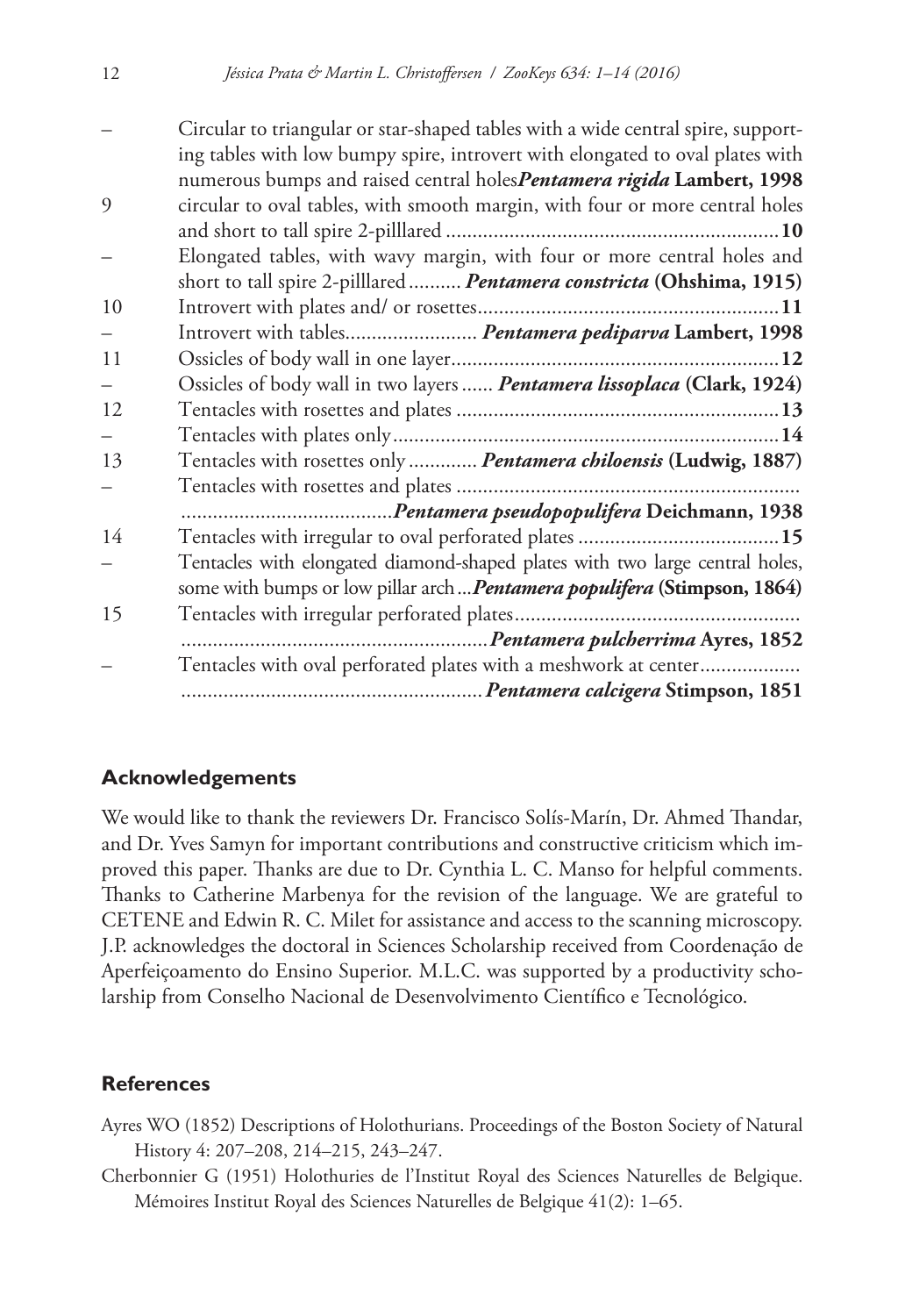Clark HL (1924) Some holothurians from British Columbia. Canadian Field-Naturalist 38: 54–57.

- Deichmann E (1930) The Holothurians of the Western Part of the Atlantic Ocean. Bulletin of the Museum of Comparative Zoology of Harvard 71: 43–236.
- Deichmann E (1938) Eastern Pacific Expeditions of the New York Zoological Society. XVI. Holothurians from the western coasts of Lower California and Central America, and from the Galapagos Islands. Zoologica, New York 23: 361–387.
- Deichmann E (1941) The Holothurioidea collected by the Velero III during the years 1932 to 1938. Part I, Dendrochirota, Allan Hancock Pacific Expedition 1932–1940 8: 61–153.
- Düben MWV, Koren J (1844) Om Holothuriernas Hudskelet. Konglinga Svenska Vetenskapsakadmiens Handlingar 1844: 211–228.
- Grube AE (1840) Actinien, Echinodermen Und Wurmer Des Adriatischen Und Mittlemeers. JH. Bon, Königsberg, 92 pp.
- Heding SG, Panning A (1954) Phyllophoridae. Eine bearbeitung der polytentaculaten dendrochiroten holothurien des Zoologischen Museums in Kopenhagen. Spolia Zoologica Musei Hauniensis XIII. Skrifter udgivet af Universitetets Zoologiske Museum, Kobenhavn XIII, 209 pp.
- Lambert P (1998) *Pentamera rigida* and *P. pediparva*, two new species of sea cucumber from the west coast of North America (Echinodermata: Holothuroidea). Proceedings of the Biological Society of Washington 111(3): 535–550.
- Ludwig HL (1875) *Thyonidium occidentale* n. sp. Arbeiten Zoologische Zootomischen Institut Würzburg 2: 119–120.
- Ludwig HL (1881) Die von G. Chierchia auf der Fahrt der Kgl. Ital. Corvette Vittor Pisani gesammelten Holothurien. Zoologische Jahrbucher 2: 1–36.
- Ludwig HL (1887) Die von G. Chierchia auf der Fahrt der Kgl. Italianische Corvette Vettor Pisani gesammelten Holothurien. Zoologische Jahrbücher. Abteilung für Systematik, Geographie und Biologie der Tiere 2: 1–36.
- Martins L, Souto C, Menegola C (2012) A new genus and new species of Sclerodactylidae (Holothuroidea: Dendrochirotida) from the south-western Atlantic coast. Zootaxa 3506: 54–62.
- Ohshima H (1915) Report on the holothurians collected by the United States Fisheries Steamer Albatross in the North-western Pacific during the summer of 1906. Washington D.C. Proceedings of the United States National Museum 48: 213–291. [doi: 10.5479/](https://doi.org/10.5479/si.00963801.48-2073.213) [si.00963801.48-2073.213](https://doi.org/10.5479/si.00963801.48-2073.213)
- Östergren H (1907) Zur Phylogenie und Systematik der Seewalzen. Särtryck ur Zoologiska Studier Tillägnade Professor T. Tullberg, Almquist & Wiksells Buchdruckerei-Aktiengesellschaft, 191–215.
- Panning A (1949) Revision of the family Cucumariidae, Holothurioidea, Dendolrichnota. Zoologische Jahrbücher Abteilung für Systematik, Ökologie Geographie Tiere 78: 1–111.
- Pawson DL, Fell HB (1965) A revised classification of the dendrochirote holothurians. Breviora 214: 1–7.
- Pawson DL (1969) Holothuroidea from Chile: Report No. 46 Lund University Chile Expedition 1948–1949. Sarsia 38: 121–145. [doi: 10.1080/00364827.1969.10411153](https://doi.org/10.1080/00364827.1969.10411153)
- Pawson DL, Pawson DJ, King RA (2010) A taxonomic guide to the Echinodermata of the South Atlantic Bight, USA: 1. Sea cucumbers (Echinodermata: Holothuroidea). Zootaxa 2449: 1–48.